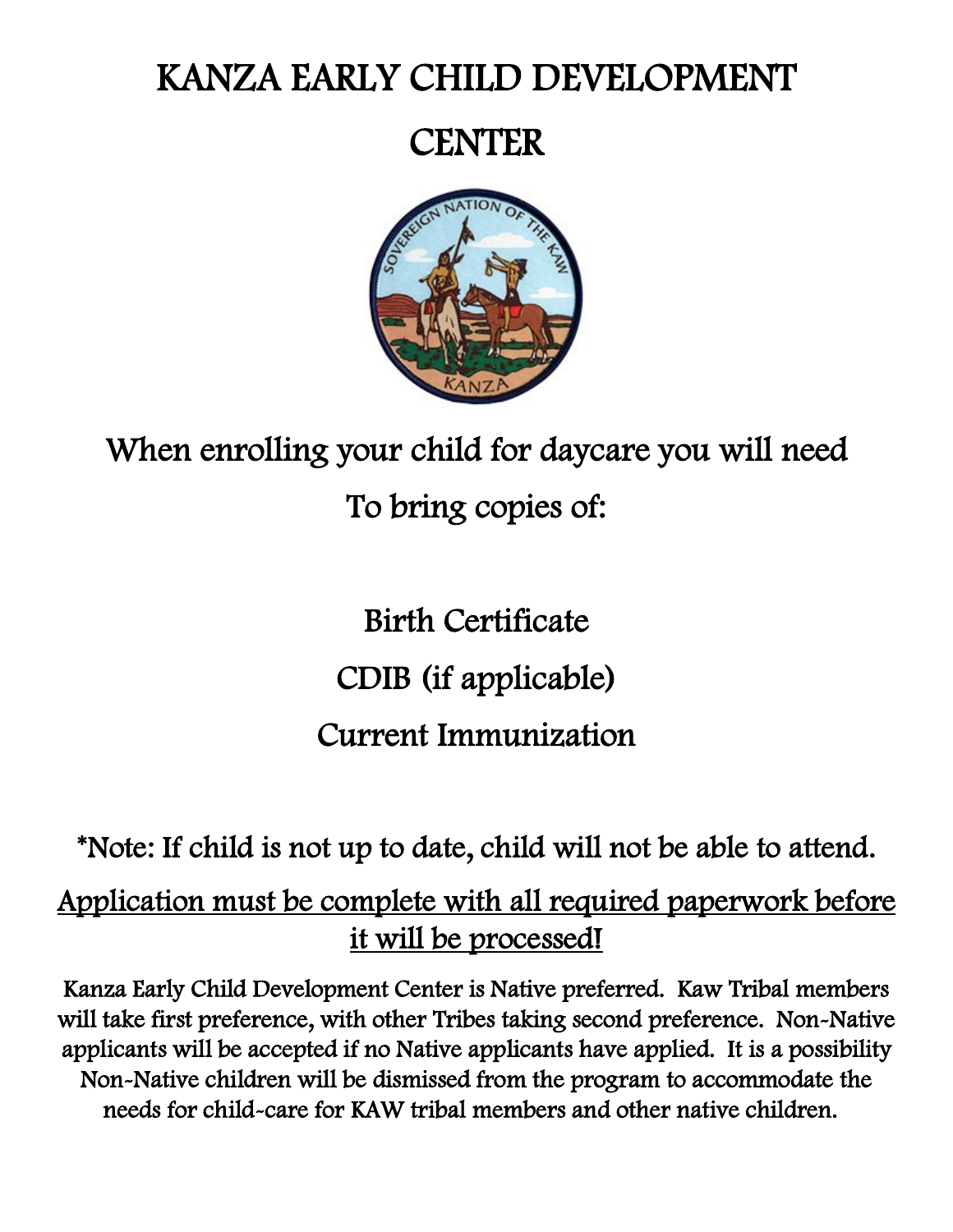

|                                           |                                           |  | 96 Charles Drive Newkirk, OK 74647  |  |  |                                                 |  |
|-------------------------------------------|-------------------------------------------|--|-------------------------------------|--|--|-------------------------------------------------|--|
|                                           |                                           |  | Phone 580-362-3544 Fax 580-362-3836 |  |  |                                                 |  |
| <b>Child Information</b>                  |                                           |  |                                     |  |  |                                                 |  |
|                                           |                                           |  |                                     |  |  |                                                 |  |
|                                           |                                           |  |                                     |  |  |                                                 |  |
|                                           |                                           |  |                                     |  |  |                                                 |  |
|                                           |                                           |  |                                     |  |  |                                                 |  |
| <b>Days</b>                               |                                           |  |                                     |  |  | Monday Tuesday Wednesday Thursday Friday (1994) |  |
|                                           |                                           |  |                                     |  |  |                                                 |  |
|                                           |                                           |  |                                     |  |  |                                                 |  |
|                                           | <b>Parent/Legal Guardian Information:</b> |  |                                     |  |  |                                                 |  |
|                                           |                                           |  |                                     |  |  |                                                 |  |
|                                           |                                           |  |                                     |  |  |                                                 |  |
|                                           |                                           |  |                                     |  |  |                                                 |  |
|                                           |                                           |  |                                     |  |  |                                                 |  |
| <b>Parent/Legal Guardian Information:</b> |                                           |  |                                     |  |  |                                                 |  |
|                                           |                                           |  |                                     |  |  |                                                 |  |
| <b>Employer Address:</b>                  |                                           |  |                                     |  |  |                                                 |  |
|                                           |                                           |  |                                     |  |  |                                                 |  |
|                                           |                                           |  |                                     |  |  |                                                 |  |
|                                           |                                           |  |                                     |  |  |                                                 |  |
|                                           |                                           |  |                                     |  |  |                                                 |  |

**(If there is a custody situation, please turn in Custody Papers to the Director to be kept in the child's file. We cannot stop a parent from picking up their child, unless there are court order documents in place.)**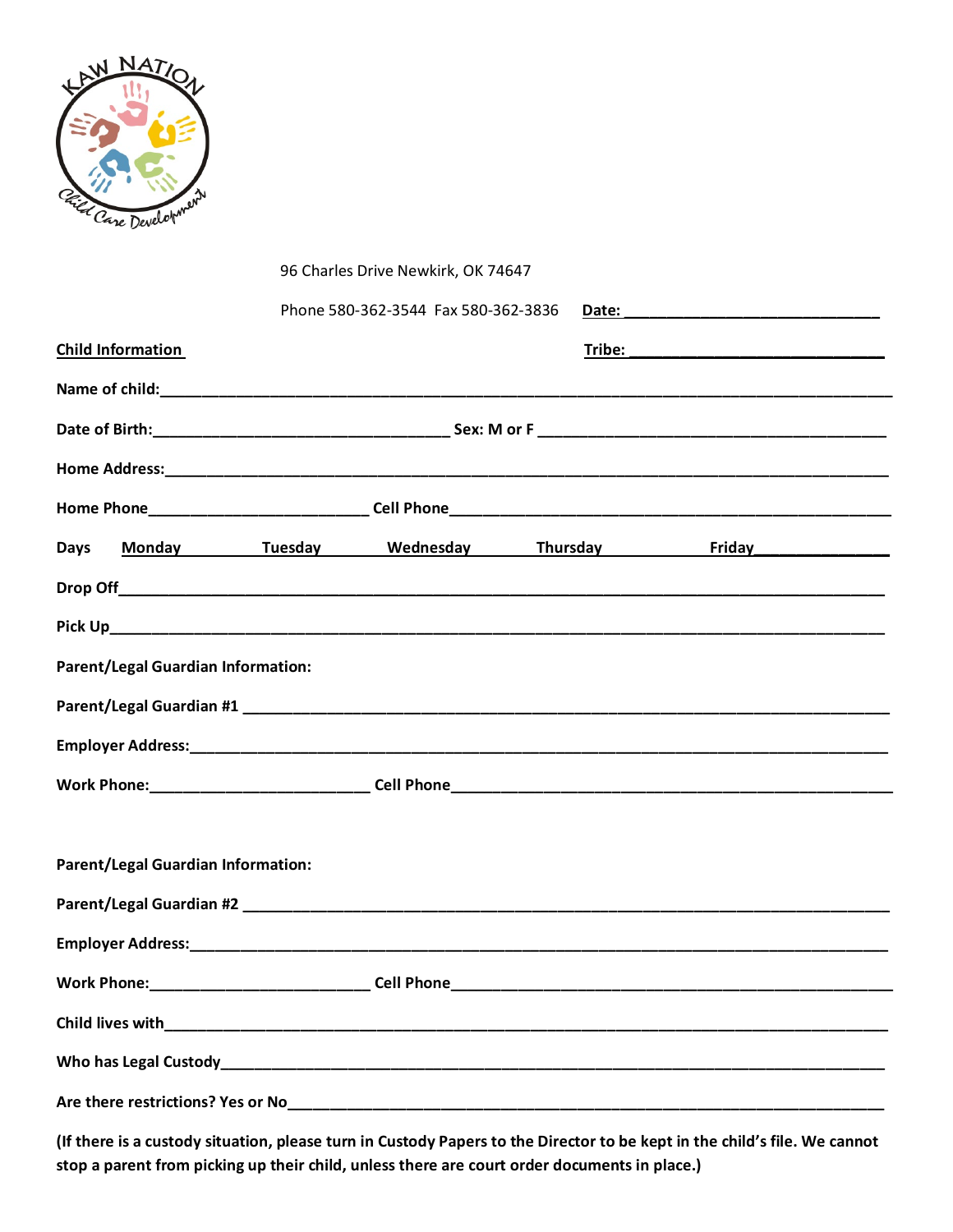## **Emergency Information**

| <b>Emergency Information:</b>                                                   |                                                                                                                                                                                                                                                                                                                                                       |
|---------------------------------------------------------------------------------|-------------------------------------------------------------------------------------------------------------------------------------------------------------------------------------------------------------------------------------------------------------------------------------------------------------------------------------------------------|
| (When Parent cannot be contacted)                                               |                                                                                                                                                                                                                                                                                                                                                       |
| <b>Primary Emergency</b>                                                        |                                                                                                                                                                                                                                                                                                                                                       |
|                                                                                 |                                                                                                                                                                                                                                                                                                                                                       |
|                                                                                 |                                                                                                                                                                                                                                                                                                                                                       |
|                                                                                 |                                                                                                                                                                                                                                                                                                                                                       |
| <b>Secondary Emergency</b>                                                      |                                                                                                                                                                                                                                                                                                                                                       |
|                                                                                 |                                                                                                                                                                                                                                                                                                                                                       |
|                                                                                 |                                                                                                                                                                                                                                                                                                                                                       |
|                                                                                 |                                                                                                                                                                                                                                                                                                                                                       |
|                                                                                 |                                                                                                                                                                                                                                                                                                                                                       |
|                                                                                 | Authorized Persons to pick up child: Authorized and Authorized and Authorized Authorized Persons to pick                                                                                                                                                                                                                                              |
| are court order documents in place.)                                            | (Please list all people authorized to pick up your child, if someone arrives to pick up your child and they are not on the list your child will not be released; If there<br>is a custody situation, please turn in custody papers to the Director to be kept in your child's file. We cannot stop a parent from picking up their child, unless there |
| <b>Medical Information:</b>                                                     |                                                                                                                                                                                                                                                                                                                                                       |
|                                                                                 |                                                                                                                                                                                                                                                                                                                                                       |
|                                                                                 |                                                                                                                                                                                                                                                                                                                                                       |
|                                                                                 |                                                                                                                                                                                                                                                                                                                                                       |
| **** Bring a current copy of immunizations. (Children must be up to date)       |                                                                                                                                                                                                                                                                                                                                                       |
| paramedics for my child if Parent/Guardian can be reached in case of emergency. | I also authorize all medical treatment that may be performed or prescribed by the attending physician and or                                                                                                                                                                                                                                          |
| <b>Parent/Legal Guardian Signature</b>                                          | Date                                                                                                                                                                                                                                                                                                                                                  |
|                                                                                 |                                                                                                                                                                                                                                                                                                                                                       |
|                                                                                 |                                                                                                                                                                                                                                                                                                                                                       |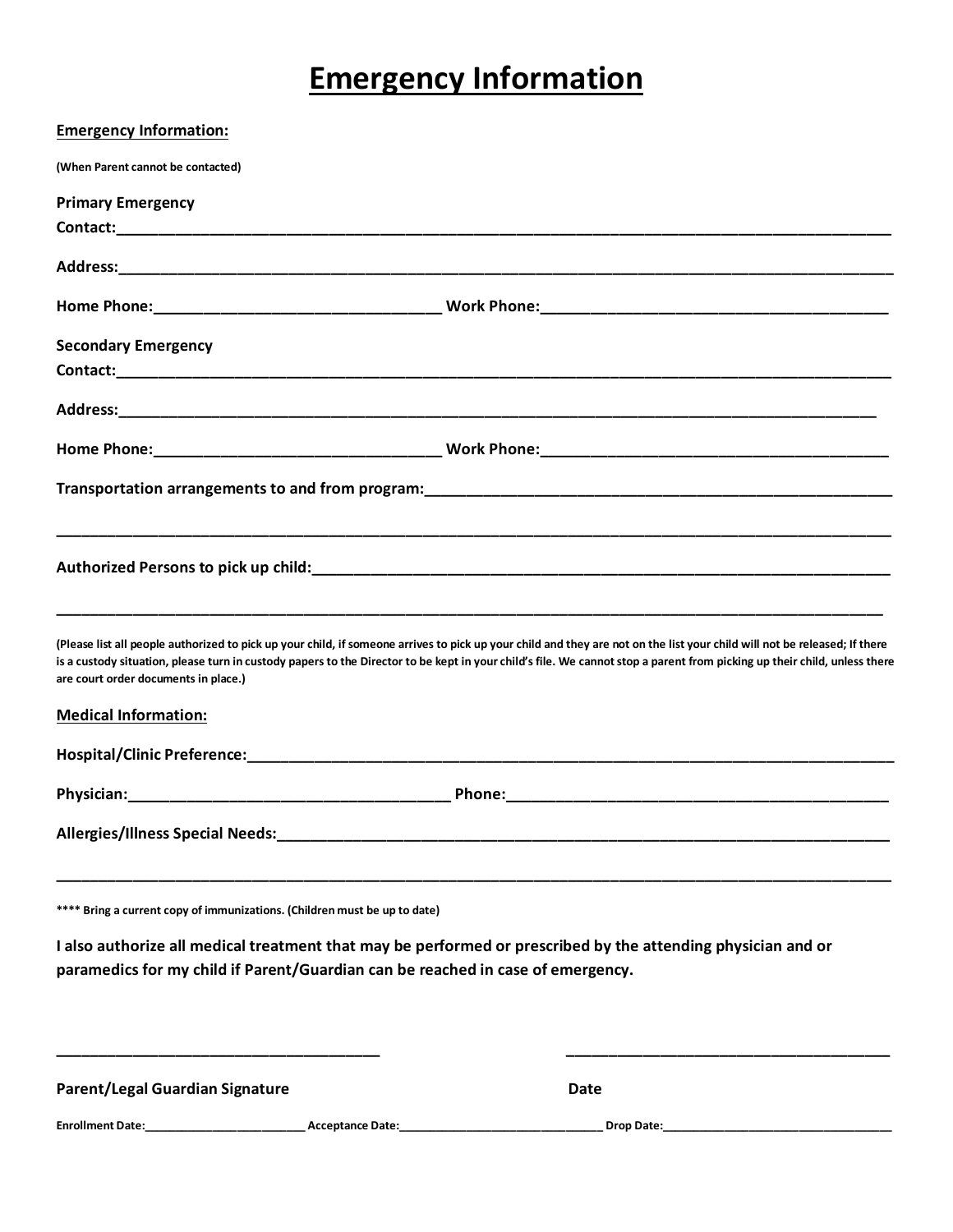

96 Charles Drive Newkirk, OK 74647

Phone 580-362-3544 Fax 580-362-3836

#### **Child Care Agreement**

| (Parent/Guardian)                                                                                   | (Child/Children)                                                                                                    |
|-----------------------------------------------------------------------------------------------------|---------------------------------------------------------------------------------------------------------------------|
| Agree to the following: (Initial all that apply)                                                    |                                                                                                                     |
|                                                                                                     |                                                                                                                     |
| $\frac{1}{1}$ Day payment to be made is the 16 <sup>th</sup> of each the Month.                     |                                                                                                                     |
| ___________Child's Arrival time__________________________Departure time____________________________ |                                                                                                                     |
| __________ Obtain Special Care Plan if applicable.                                                  |                                                                                                                     |
| Please initial the following statements after reading:                                              |                                                                                                                     |
| I have read and will follow the procedures in the Parent Handbook.                                  |                                                                                                                     |
| I understand that I will be notified in advance of any field trips.                                 |                                                                                                                     |
|                                                                                                     | I understand that it is not fair to the other children to send my child to the center if he/she is sick. I will not |

**send my child when he/she is sick.** 

**Let us assure you that we will do our best to provide your child with a safe, physical environment and an atmosphere where he/she can feel both secure and free to grow at his or her own pace under our love and guidance. You can help us achieve these goals by giving us your comments, suggestions, and your daily involvement. Thank you for entrusting your child to us. We are looking forward to working with you.** 

**We have read and agree to adhere to the policies listed in the parent handbook and have received a copy of the handbook.** 

**\_\_\_\_\_\_\_\_\_\_\_\_\_\_\_\_\_\_\_\_\_\_\_\_\_\_\_\_ \_\_\_\_\_\_\_\_\_\_\_\_\_\_\_\_\_\_\_\_\_\_\_\_\_\_\_\_\_\_\_\_**

**Parent/Legal Guardian Signature Date**